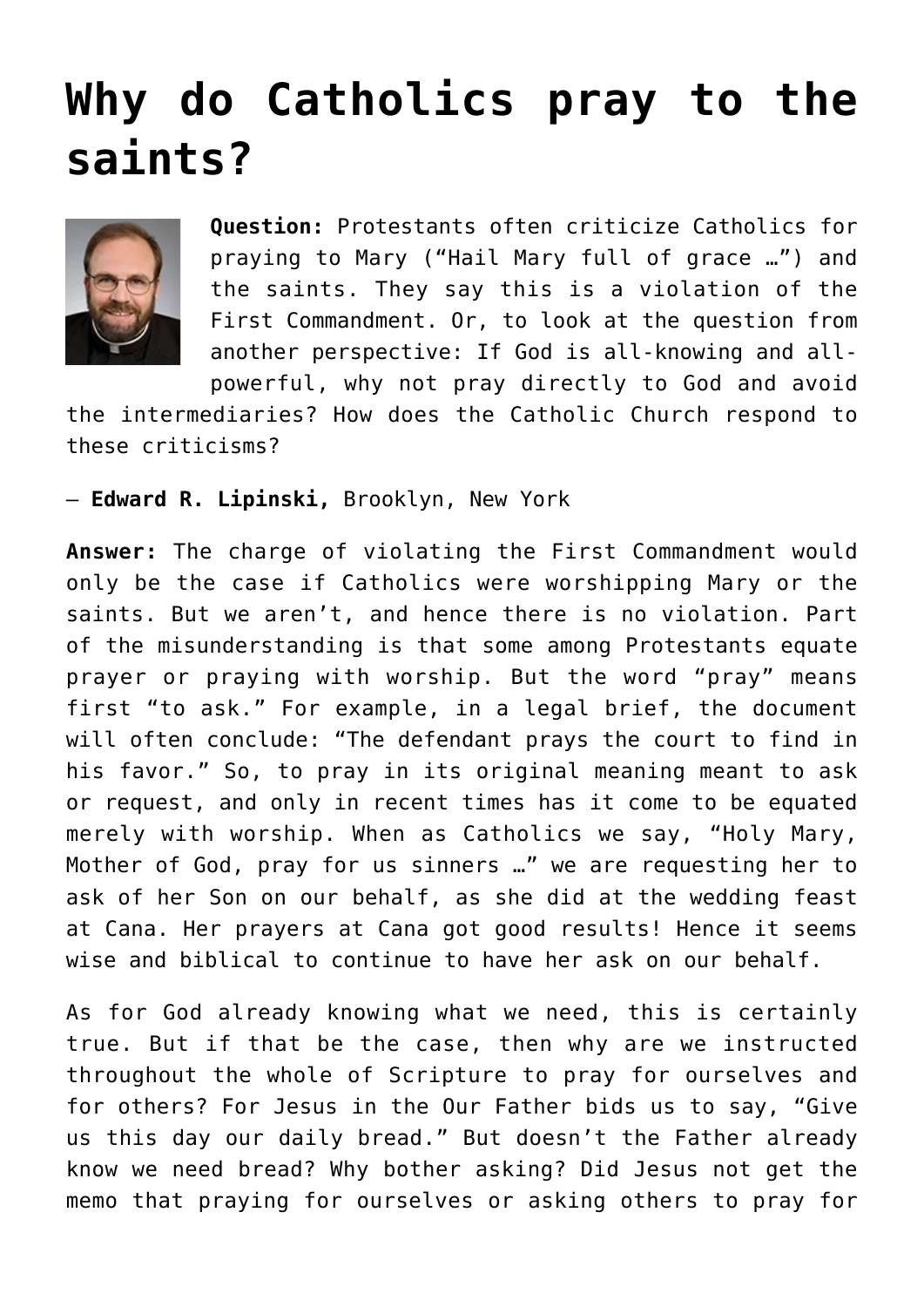us was pointless? But of course Jesus was not misled. Though God knows our needs, he teaches us to ask, to pray for our needs and the needs of others.

Some others also say, "Why ask the saints to pray if you can just pray yourself?" But here, too, if that be the case then why ask anyone at any time to pray for you? Protestants surely ask for prayers and promise them as well. The point is that we can do both. We can pray for ourselves and also ask others (including the saints) to pray for us as well.

Finally, some charge that the saints are up in heaven and can't hear us. And yet Revelation 5 describes the 24 elders as holding golden bowls, filled with the prayers of the faithful on earth. Such communication is obviously facilitated by Jesus himself, who is the head of the body, the Church. Hence just as my right hand can work with and know of my left hand only through the head, so the saints can only hear our prayers through Christ. St. Thomas Aquinas says, "God alone of himself knows the thoughts of the heart: yet others know them, in so far as these are revealed to them, either by their vision of the Word or by any other means" (*Summa Theologiae*, Supplement to Part II, Question 72, Article 5).

## **The Latin Mass**

**Question:** I'm trying to understand more about the Latin Mass. Is it necessary to use the Roman Missal from 1962 rather than the new Missal of Pope Paul VI when celebrating the Traditional Latin Mass? What are the differences?

— **Ed Schafer**, via email

**Answer:** It is certainly possible to pray the new Mass in Latin. So, the issue is not the use of Latin per se. The issue revolves more around the way Mass is celebrated and the alteration of certain prayers and practices. The traditional Latin Mass (TLM) is celebrated facing the altar and in Latin